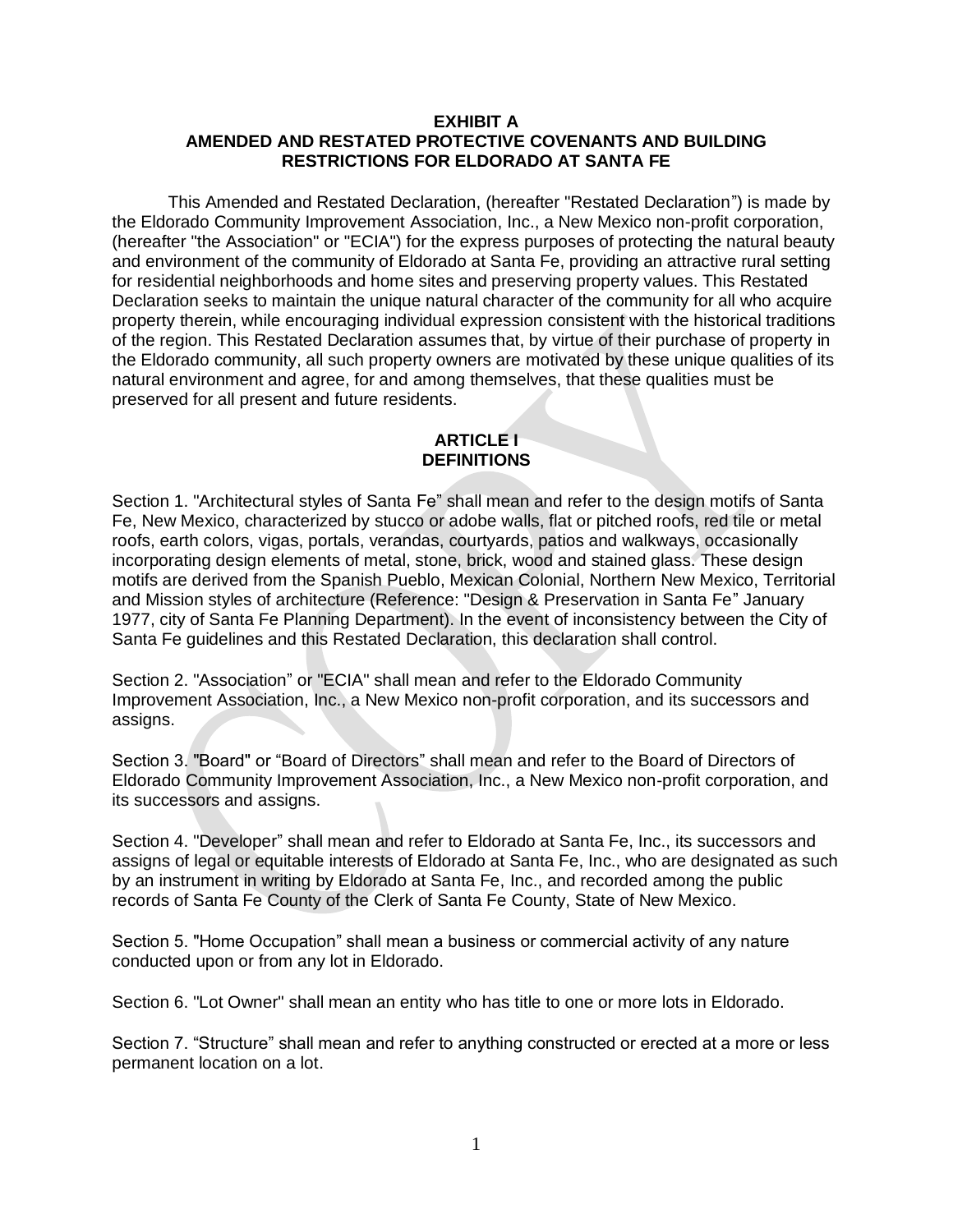Section 8. "Arbitration" shall mean the referral of a dispute by the voluntary agreement of the parties to one or more impartial arbitrators for a final and binding decision.

Section 9. "Mediation" shall mean the advisory intervention by a third party in dispute negotiations with the purpose of helping the parties concerned find a solution.

# **ARTICLE II - PROTECTIVE COVENANTS AND BUILDING RESTRICTIONS**

## Section 1. Residential Use.

The lots designated in Schedule A attached hereto shall be used for no purpose other than residential use, except as otherwise provided in Article II, Section 15. No structures shall be erected, altered, placed, or permitted to remain on any residential lot other than single family dwellings, accessory buildings such as studios, garages, greenhouses, recreational facilities and storage sheds, and stables on lots on which horses are permitted to be kept. No trailer, mobile home, tent, shack, garage, barn or other outbuilding, nor any temporary structure erected on any residential lot, shall be used at any time as a residence, either temporarily or permanently.

## Section 2. Placement of Accessory Buildings.

Large accessory buildings, such as studios and garages, shall be located close to the dwelling house, and shall be architecturally integrated therewith. Small accessory buildings, such as storage sheds and greenhouses, shall be located so as to minimize their visual impact on the surrounding neighborhood, and shall be obscured by screening in some reasonable manner, for example by the dwelling house and/or with plantings or fencing.

## Section 3. Lot size, Setbacks.

No residential lot shall have an area of less than 43,560 square feet and no lot shall be further subdivided nor permitted to have more than one single family residence together with accessory buildings as defined in Article II, Section 1 above. No buildings or other types of structures, nor portions thereof, shall be located nearer than 50 feet to the front lot line, nearer than 20 feet to the rear lot line or nearer than 10 feet to any drainage easement (whichever is greater), or nearer than 20 feet from a side lot line, except that variances may be made by the Ė.C.I.A. Board of Directors or its designee(s). On corner lots, the front lot line shall be deemed to be the narrower frontage facing a street and the 50 foot setback shall apply to all adjoining streets. Access to the main residential structures located on corner lots shall be from the secondary street as determined by the Architectural Committee.

# Section 4. Garages.

There shall be provided garage space sufficient for the parking of at least one car for each residential unit.

# Section 5. Architectural Approval.

a) Construction of a building on a lot in Eldorado shall not commence until its siting, design, exterior colors and building materials have been approved in writing by the E.C.I.A. Board of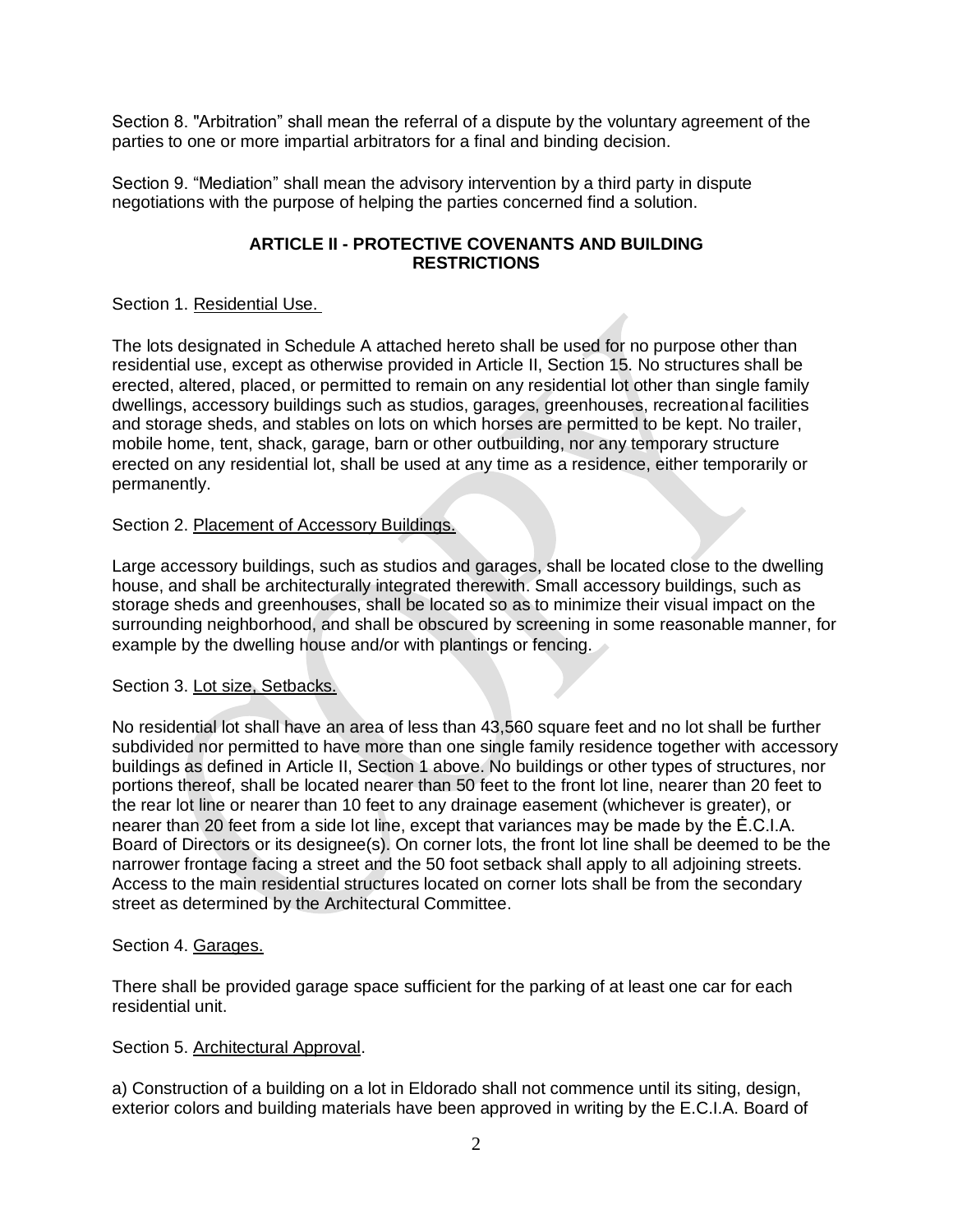Directors or its designee(s), nor shall construction commence until water is available for immediate use at the lot from either an individual well or a public utility water system.

b) No additions nor exterior alterations above the natural grade shall be made to an existing building until the design, location, exterior colors and building materials for such additions and alterations have been approved in writing by the E.C.I.A. Board of Directors or its designee(s).

c) A swimming pool shall not be installed on any residential lot without the prior written approval of the E.C.I.A. Board of Directors or its designee(s).

d) Architectural approval aforesaid shall be requested by filing a written application with the E.C.I.A. Board of Directors or its designee(s). All buildings, additions and exterior alterations thereto shall be characterized by the Architectural Styles of Santa Fe. Roofs shall not be constructed of highly reflective or glare producing materials, but may include skylights, solar panels and clerestories.

e) · Architectural approval shall not be unreasonably withheld. In the event the E.C.I.A. Board of Directors or its designee(s) fails to approve or disapprove any application made pursuant to Article II, Section 5 a) to 5 d) above within 30 days after filing, approval by the Board no longer shall be required.

f) No more than 1,000 square feet of any lot shall be landscaped as lawn requiring watering from an individual well or a public utility water system.

g) No two story building and no building exceeding eighteen feet in height as measured from either the floor of the lowest story of the building to the highest point of the building, excluding chimneys or stove pipes, or from the lowest point where the natural grade of the lot meets the building to the highest point of the building, whichever is more restrictive shall be allowed except with the prior written approval of the E.C.I.A. Board of Directors or its designee(s). The factors to be considered by the Board in reviewing requests for such approval may include, but shall not be limited to, the following: the location of the lot, the proposed placement of the building on the lot, the varying elevations of the lot, the proximity of and impact on existing buildings on adjoining or neighboring lots, the degree to which the building may restrict or block the view from an adjoining lot, and the objections of neighboring lot owners. No denial of a request for approval of plans for such a building shall be valid unless acted upon by a two-thirds majority of the whole E.C.I.A. Board of Directors. Any disputes by persons or entities who claim to be aggrieved by the decision of the E.C.I.A. Board of Directors or the application of this height restriction shall be resolved by arbitration in accordance with the rules of the American Arbitration Association. By mutual agreement, the parties may select an alternative arbitration process. Judgment upon the award rendered by the arbitrator(s) may be entered by any court having jurisdiction thereof. The prevailing party in such arbitration shall be entitled to recover his costs, expenses and attorneys' fees.

## Section 6. Construction Deposit.

The E.C.I.A. Board of Directors or its designee(s) is empowered to require the submission of a new home construction deposit prior to the original construction of a building on any lot in Eldorado. Such deposit shall be filed concurrently with each application for approval required by Article II, Section 5. Construction shall not commence until the deposit has been approved in writing by the E.C.I.A. Board of Directors or its designee(s). The purpose of the deposit is to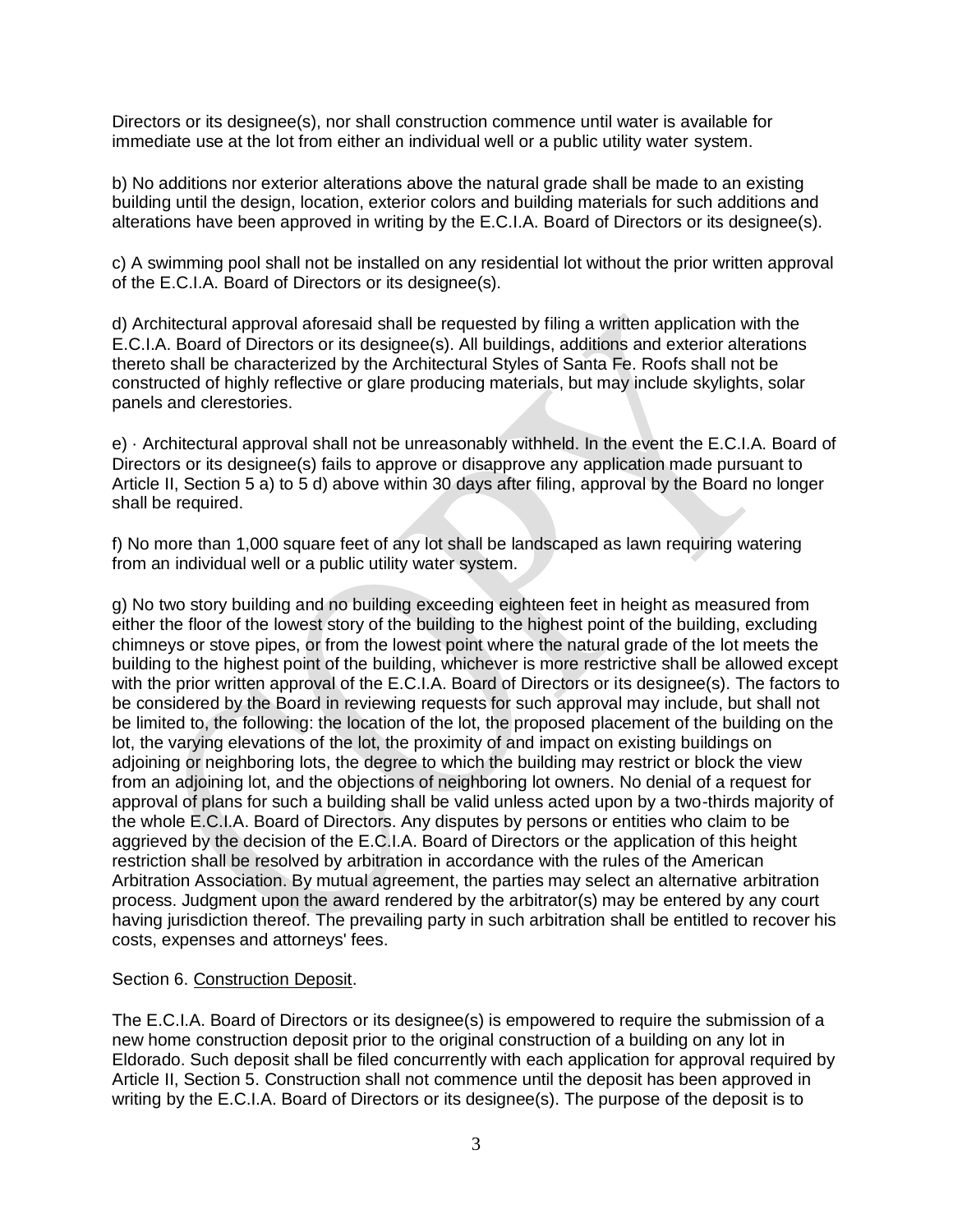guarantee that the submitter(s) thereof shall comply with these Protective Covenants and Building Restrictions. The principal of the deposit may be used to correct any unrectified violations of these covenants and restrictions and to repair unrectified damage caused by the construction. The owner shall notify the Board upon completion of construction and request inspection by the Board's covenants compliance officer. If forfeiture is not initiated, the Board shall return the new construction deposit within (30) days of its inspection.

## Section 7. Completion of Construction.

No structure with an unfinished exterior shall be permitted to remain on any lot for more than six (6) months from the time of commencement of construction, with the exception that upon written request, one six (6) month extension may be granted by the E.C.I.A. Board of Directors or its designee(s). No further extensions will be granted. Failure to commence and complete construction within the time periods specified in this section shall require resubmission and reapproval of plans by the E.C.I.A. Board of Directors or its designee(s).

## Section 8. Fences and walls

No fences or walls shall be erected or installed on any lot without the prior written approval of the E.C.I.A. Board of Directors or its designee(s). No perimeter plantings extending along more than 50% of the aggregate boundary lines of a lot shall be installed without the prior written approval of the E.C.I.A. Board of Directors or its designee(s).

## Section 9. Signs.

Except as specifically set forth below, no sign of any kind shall be erected or maintained on any lot, nor on any common area, without the prior written approval of the E.C.I.A. Board of Directors or its designee(s). The following signs do not require approval under this section when erected on a lot: community interest signs such as neighborhood watch or beware of dog signs; nameplates; address signs; one-time-only signs, such as signs for garage sales, lost animals, birthday parties and the like, which shall be removed after 72 hours; one only for rent, for sale, and/or builder's construction sign; and one only open house sign to be removed daily. Real estate and construction signs on a lot shall not exceed 2' x 3' in size. Public election signs are allowed on a lot 14 days prior to a public election, and shall be removed within 72 hours after said election.

# Section 10. Exterior Lights.

Exterior lights are prohibited unless they are 75 watt or less and are properly shielded so as to direct light downward. The lighting of signs on a lot is prohibited.

## Section 11. Household Pets.

No animals, birds or poultry shall be kept or maintained on any lot, except recognized household pets which may be kept thereon in reasonable numbers as pets for the pleasure and use of the occupants but not for any commercial use or purpose. It is forbidden to permit dogs to run at large in Eldorado. At all times, dogs must be kept, restrained and controlled by their owners in the manner described in the Santa Fe County Animal Control Ordinance. A maximum of two horses may be kept on any lot which has an area in excess of three acres and which has been properly designated, pursuant to these covenants, as a horse area on any recorded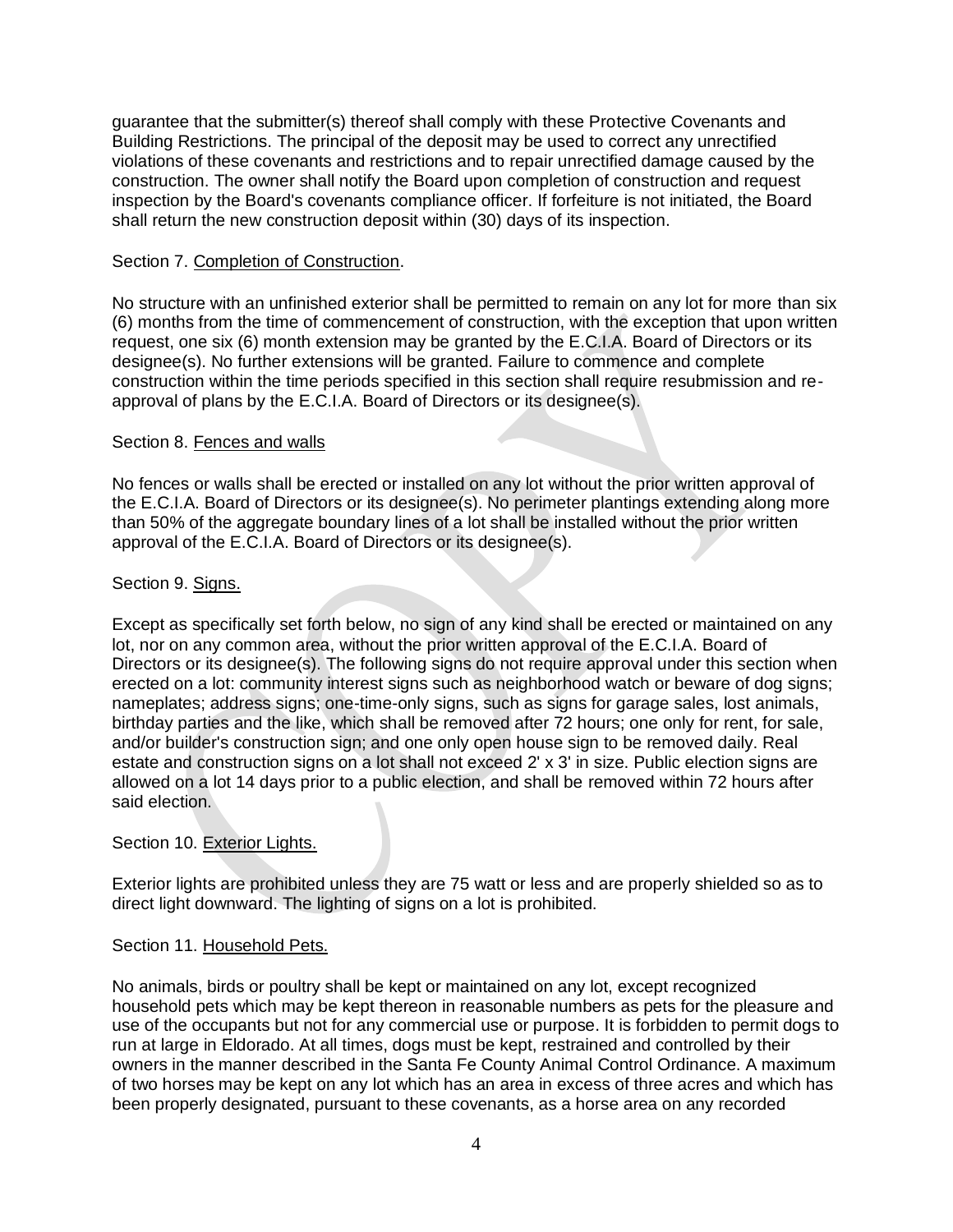subdivision map or by majority vote of the Board of Directors. A stable for such horses may be erected upon such lot.

Section 12. Home Occupation

a) No residential lot shall be used in whole or in part for any commercial or business purpose, with the exception of home occupations.

b) No home occupation shall commence nor be maintained unless it complies with Santa Fe County regulations and has the prior written approval of the E.C.I.A. Board of Directors or its designee(s), except such approval is not required when:

i) there is no more than one outside employee; and

ii) customers shall not visit the premises as a result of the home occupation.

c) Home occupations are permitted in accordance with Article II, Section 12 b) above, provided such occupations shall be:

i) incidental and subordinate to the residential use of the lot;

ii) carried on inside of the buildings on the lot, and do not involve the exterior storage of materials nor change the exterior appearance of the lot or its buildings;

iii) served by sufficient parking on the lot for normal home occupation activities; and iv) devoid of the use of equipment and processes which violate Article II, Section 14 hereof.

Section 13. Storage and Screening of Vehicles and their Accessories.

a) Recreational vehicles, such as motor homes, RVs, campers, camper shells, vehicle accessories, trailers, horse trailers, airplanes, boats and the like, when stored on a lot shall be located so as to minimize their visual impact on the surrounding neighborhood and roads, and shall be obscured by screening in a reasonable manner, for example by the dwelling house and/or with plantings or fencing. No more than three such vehicles shall be stored outside on any lot at any time. No more than one additional vehicle shall be parked temporarily on a lot for a period not to exceed three weeks. This paragraph shall be applicable to recreational vehicle accessories, such as camper shells and the like.

b) No vehicles not licensed for use on a public road, nor any type of earth moving equipment, nor any tractor-trailer or part thereof, nor similar large vehicles, inconsistent with single-family residential use, shall be parked, stored or repaired outside of a building on any lot provided, however, such vehicles may be parked temporarily on a lot for a period not exceeding two weeks. Construction trailers may be parked on a lot during the period of the construction or alteration of a dwelling house on a lot.

c) No more than one satellite dish in excess of 24 inches shall be permitted on a lot without the prior written approval of the E.C.I.A. Board of Directors or its designee(s). All satellite dishes shall be located so as to minimize their visual impact on the surrounding neighborhood and roads, and shall be obscured by screening in some reasonable manner, for example by the dwelling house and/or with plantings or fencing.

d) No radio antenna or similar tower-like structure shall be erected, installed or maintained on any lot without the prior written approval of the E.C.I.A. Board of Directors or its designee(s). In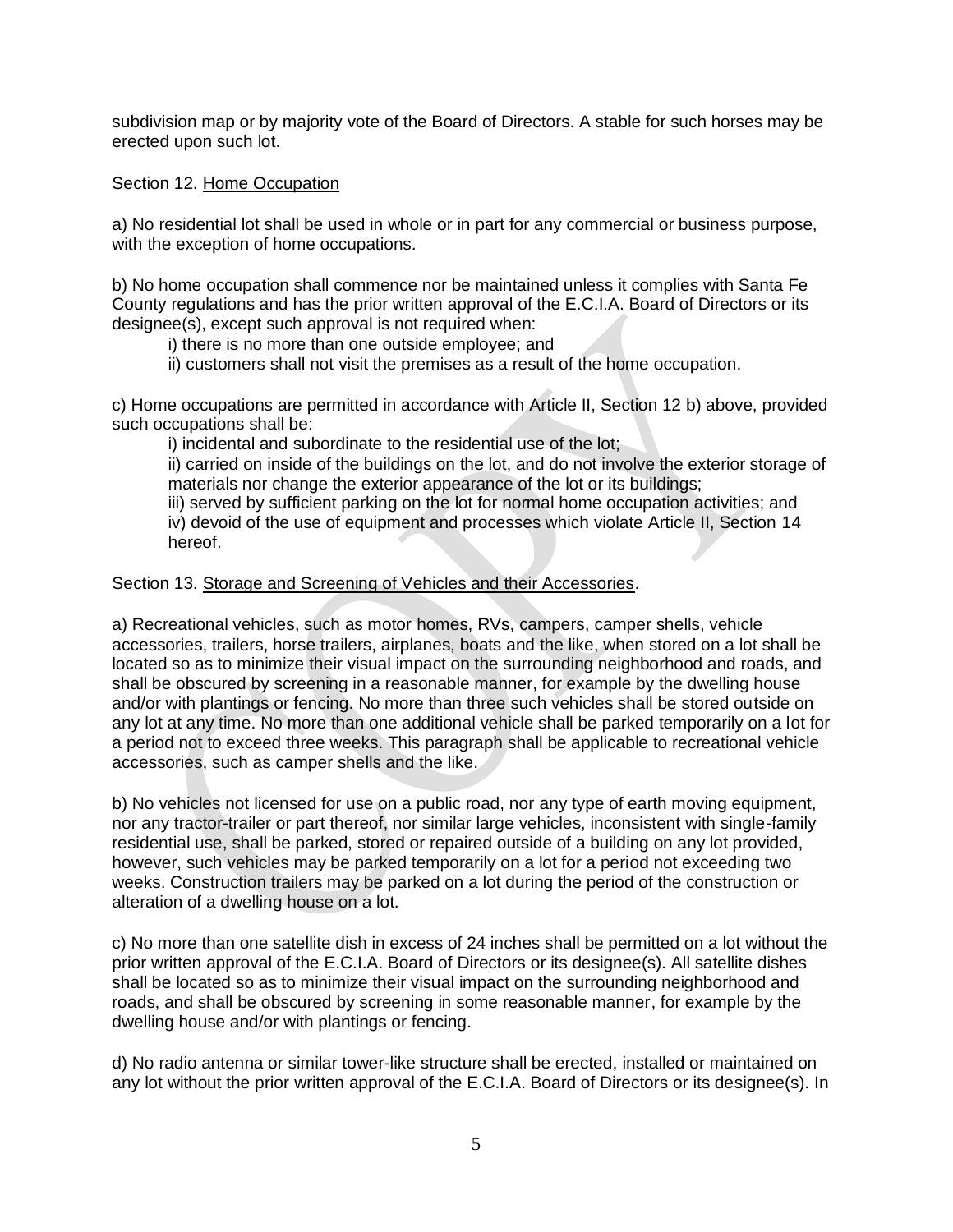any case, such structures shall not extend more than eight feet above the roof line of any building on the lot.

e) Propane tanks shall either be buried or enclosed by a masonry wall, wood fence or screening composed of suitable plantings. Propane tank enclosures shall comply with the regulations or guidelines of the New Mexico Construction Industries Division or any successor entity, and shall have the prior written approval by the E.C.I.A. Board of Directors or its designee(s).

## Section 14. Nuisances clause.

No lot shall be used in any way for the storage or dumping of trash or debris, nor for any purpose which may endanger the health of, or unreasonably disturb, other lot owners, or which creates or constitutes a nuisance. No unsightly or offensive objects shall be erected, placed, stored or permitted to remain on any lot, nor shall any lot be permitted to appear in an unclean or untidy condition. Construction sites must be maintained in a clean and orderly fashion; litter, trash and construction debris, when retained on site, shall be stored in covered containers. All construction debris shall be removed from the site and disposed of in an appropriate manner. No activity shall be conducted, nor equipment or process used, nor substance or animal kept which emits foul or obnoxious odors, or which creates noise, glare, fumes or electrical interference.

# Section 15. Use of Lots for Non-Residential Purposes.

The lots described on Schedule A attached hereto may be used for purposes other than residential purposes as determined by the E.C.I.A. Board of Directors or its designee(s). The design, location, kinds of material used in construction, landscaping, parking facilities and other criteria governing improvements to be placed upon such lots shall be subject to the approval of the E.C.I.A. Board of Directors or its designee(s). Prior to authorizing residential lots to be used for other than residential purposes, the E.C.I.A. Board of Directors or its designee (s) shall publish notice and conduct an open forum no sooner than fifteen days after publication of notice at which owners may express to the Board their comments regarding the purpose change.

# **ARTICLE III COVENANT ENFORCEMENT**

# Section 1. Adoption of Rules, Regulations and Guidelines.

The E.C.I.A. Board of Directors or its designee(s) is empowered to adopt and enforce written rules, regulations and guidelines for the interpretation, implementation and enforcement of this Restated Declaration and the exercise of the Board's powers and duties hereunder, which 'shall be consistent with this. Restated Declaration. Prior to adopting such rules, regulations or guidelines, the Board shall publish notice and conduct an open forum no sooner than fifteen (15) days after the published notice at which owners may express to the Board their comments regarding the proposed rules, regulations or guidelines. Each complaint of noncompliance with the covenants, building restrictions or guidelines shall be dealt with fairly and as uniformly as circumstances permit or require throughout the Eldorado community.

Section 2. Enforcement Actions.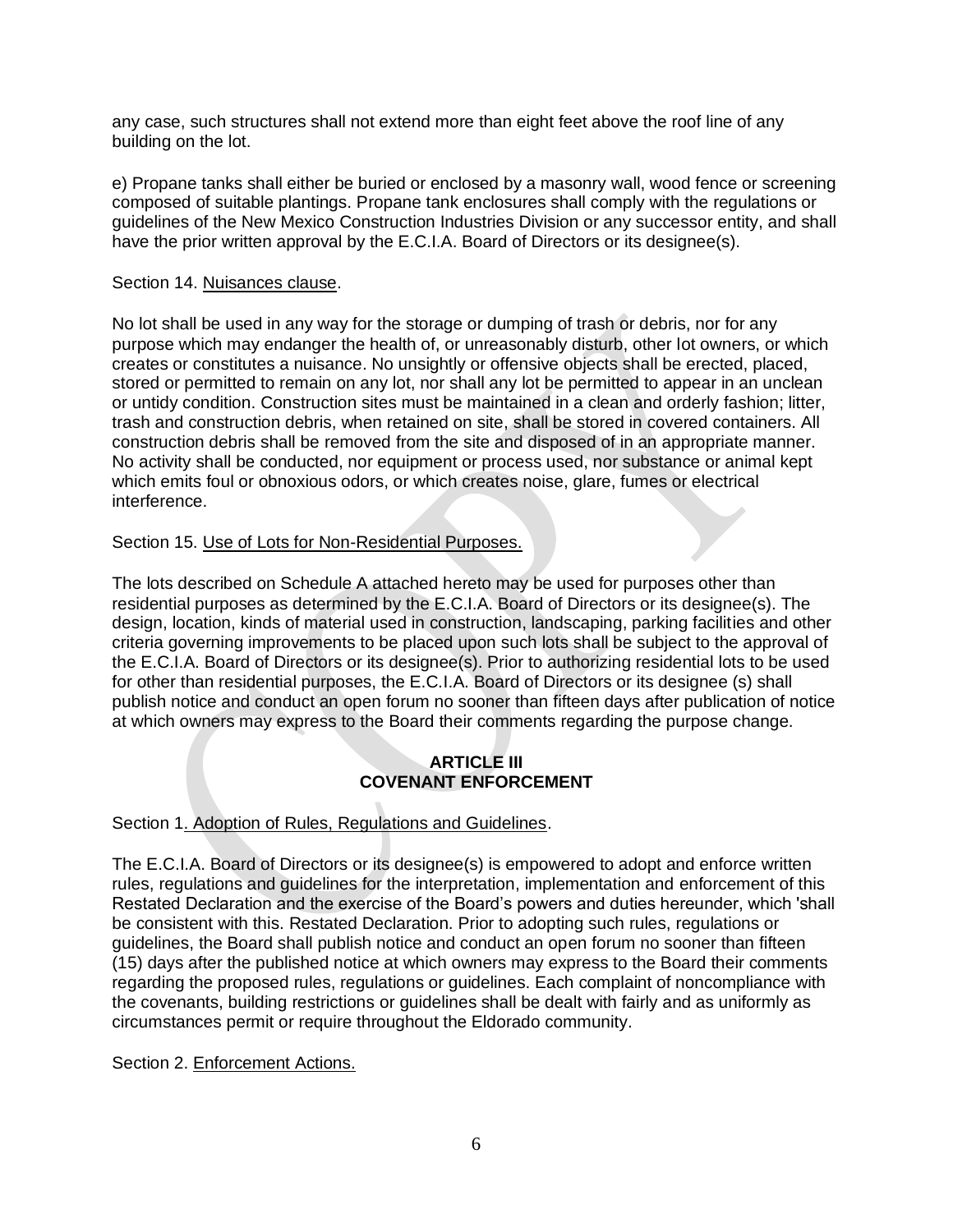a) To ensure compliance therewith, the E.C.I.A. Board of Directors has the power to levee fines against violators of this Restated Declaration.

b) Whenever the E.C.I.A. Board receives notice of an alleged violation of this Restated Declaration, the E.C.I.A. Board of Directors or its designee(s) shall initiate an investigation to confirm whether such violation has occurred and not been corrected.

c) If the investigation reveals that an uncorrected violation exists, the E.C.I.A. Board or its designee(s) shall send written notice to the owner or person(s) responsible for such violation specifying the nature of the violation and requesting that such owner or person(s) take action, within a reasonable period of time stated in the notice, to correct it. Said owner or person(s) who contest the existence of such violation will undergo with the E.C.I.A. Board of Directors a mediation or arbitration process. When arbitration is used, the three person arbitration committee shall be chosen as follows:

1) the E.C.I.A. Board will submit a list of three candidates to the plaintiff from which the plaintiff will choose one member;

2) the plaintiff will submit a list of three candidates to the E.C.I.A. Board from which the Board will choose one member;

3) these two committee members will then choose the third member.

The decision of this committee will be final and binding. By mutual agreement, the parties may select an alternative process to resolve the dispute, such as mediation or formal litigation.

Section 3. Recovery of costs and Fees.

In the event judicial action is taken by the Board to enforce this Restated Declaration against an owner or other person(s) violating this Declaration, a reasonable attorney's fee may be recovered in addition to the costs incurred by the prevailing party, if the court finds that the unsuccessful party has acted in bad faith or in willful violation of this Restated Declaration.

# **ARTICLE IV GENERAL PROVISIONS**

Section 1. Amendment.

The E.C.I.A., its successors and assigns, hereby reserves the right to amend these covenants and building restrictions in whole or in part, provided that the then owner or owners of a majority of the lots covered by this Restated Declaration consent to such amendments. As used in these covenants and building restrictions, the owner of a lot shall be deemed to be the fee title owner of record of any lot in the subdivision. The E.C.I.A. Board of Directors shall have the authority to promulgate rules, regulations and provisions governing the use of the common areas and facilities of the Eldorado community, including the imposition of charges and assessments for the installation, improvement and maintenance of common areas and facilities, including community roads and other community infrastructure.

# Section 2. Duration of Reservations and Restrictions.

All of the covenants and restrictions contained herein shall be deemed covenants running with the land described hereinabove, and shall be binding upon all successive owners thereof and all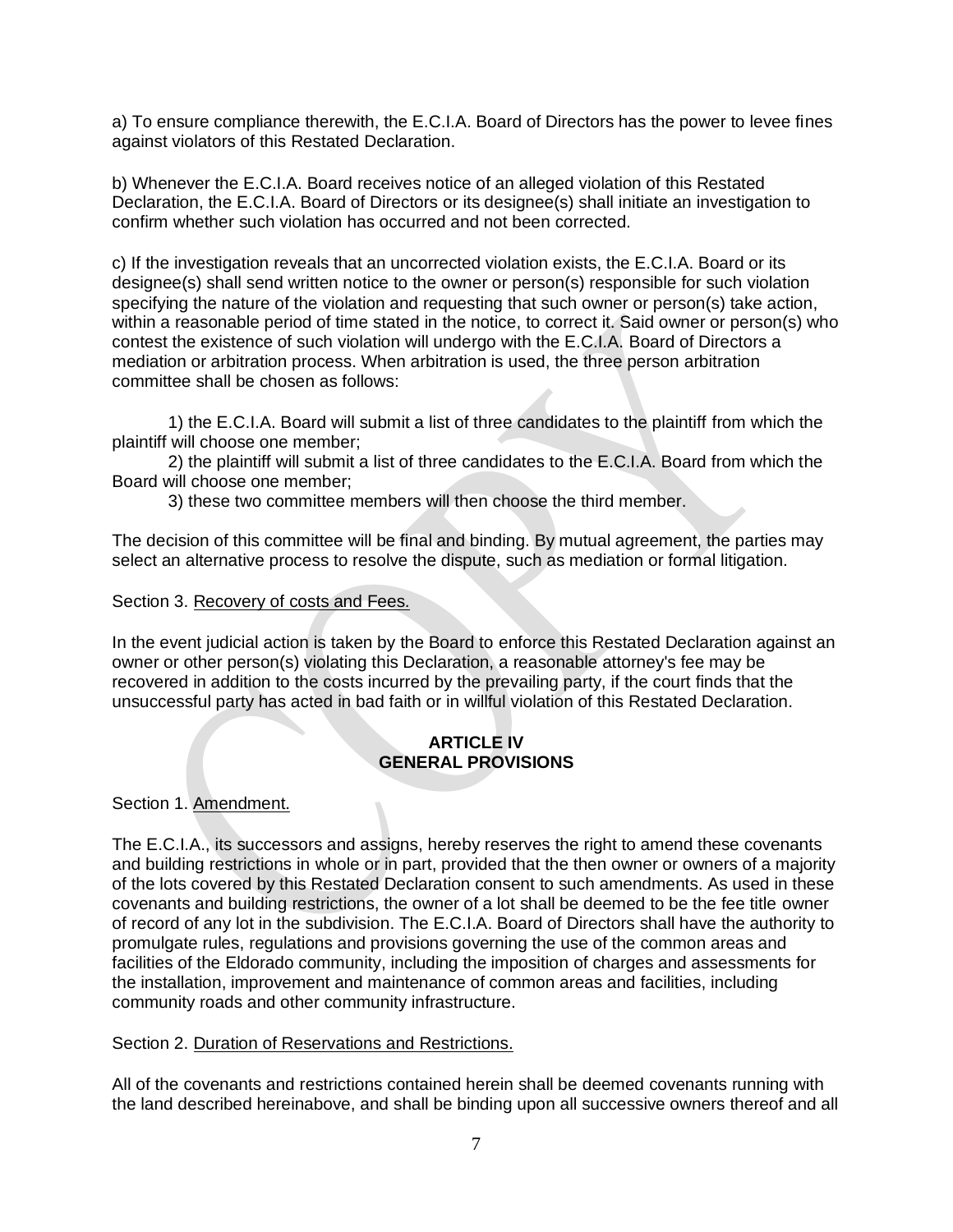persons claiming under them until January 1, 1999, at which time said covenants and restrictions shall automatically be extended from year to year, unless by a vote of a majority of the then owners of the above described lots, it is agreed to change this Restated Declaration in whole or in part.

## Section 3. Easements and Rights-of-Way.

Easements and rights of way are hereby reserved unto ELDORADO AT SANTA FE, INC.; its successors and assigns for construction, installation and maintenance of any and all utilities, such as electric lines, gas lines, drains, sewers, central and/or community well, water system or systems, water supply lines, telephone and telegraph, cable television or the like, necessary or desirable for public health and welfare. Such easements and rights of way shall be confined to a 10 foot width along the rear and sidelines of every lot and along the front lot line adjoining every street, road or highway abutting the premises, unless otherwise designated on the plat.

## Section 4. Successors or Assigns to Developers.

As used in these restrictions, the words "successors and assigns" shall not be deemed to refer to an individual purchaser of a lot or lots from ELDORADO AT SANTA FE, INC. but shall be deemed to refer to the successors or assigns of legal or equitable interests, rights or obligations of ELDORADO AT SANTA FE, INC., who are designated as such by an instrument in writing signed by ELDORADO AT SANTA FE, INC., and recorded among the public records of Santa Fe County, New Mexico, specifically referring to this provision of these restrictions.

## Section 5. Non-Waiver.

The failure to enforce any provision contained in this Restated Declaration shall not be deemed to be a waiver of the right to enforce it, nor shall such failure bar or affect its enforcement, irrespective of how long such failure continues.

# Section 6. Severability.

Invalidation of any one of the covenants contained herein by judgment, court order or for any other reason shall in no way affect any of the other covenants, all of which shall remain in full force and effect.

## Section 7. Recording.

This Restated Declaration, and all revisions thereof and amendments thereto, shall be recorded in the Office of the County Clerk, Santa Fe County, New Mexico.

## Section 8. Prior Covenants Superseded.

This Restated Declaration supersedes and entirely replaces those Protective Covenants and Building Restrictions for Eldorado at Santa Fe dated July 11, 1972 and recorded in the records of Santa Fe County, New Mexico at Book 292, page 611, and any and all amendments and supplements thereto, including, but not limited to, those filed in the records of Santa Fe County on July 23, 1979 at Book 383, page 398; on July 30, 1979 at Book 384, page 349; on September 24, 1986 at Book 561, page 851; on October 9, 1986 at Book 563, page 229; and on January 22, 1988 at Book 602, page 372; as well as those certain Protective Covenants and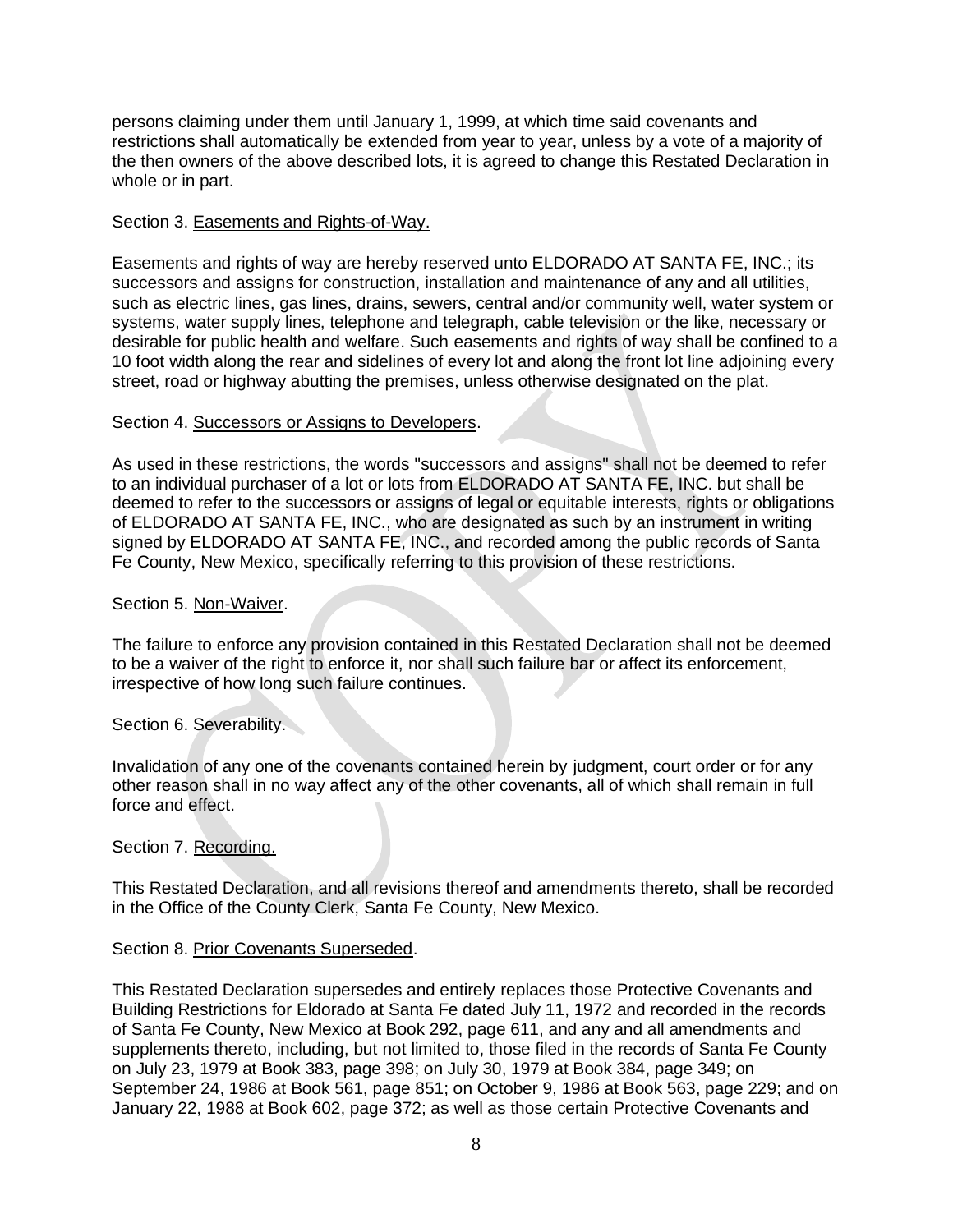Building Restrictions for Eldorado at Santa Fe (Revised November, 1995) and recorded in the records of Santa Fe County, New Mexico at Book 1220, page 857 on December 1, 1995 (jointly the "Prior Covenants").

Section 9. Property Subject to Restated Declaration.

All residential lots in the Eldorado at Santa Fe Subdivision and all lots subject to the Prior Covenants (as set forth and defined in Article IV, Section 8 above), including, but not limited to, the real property set forth on Schedule A-1, attached hereto and incorporated herein by this reference, shall be, and hereby are, subject to each and every provision of this Restated Declaration.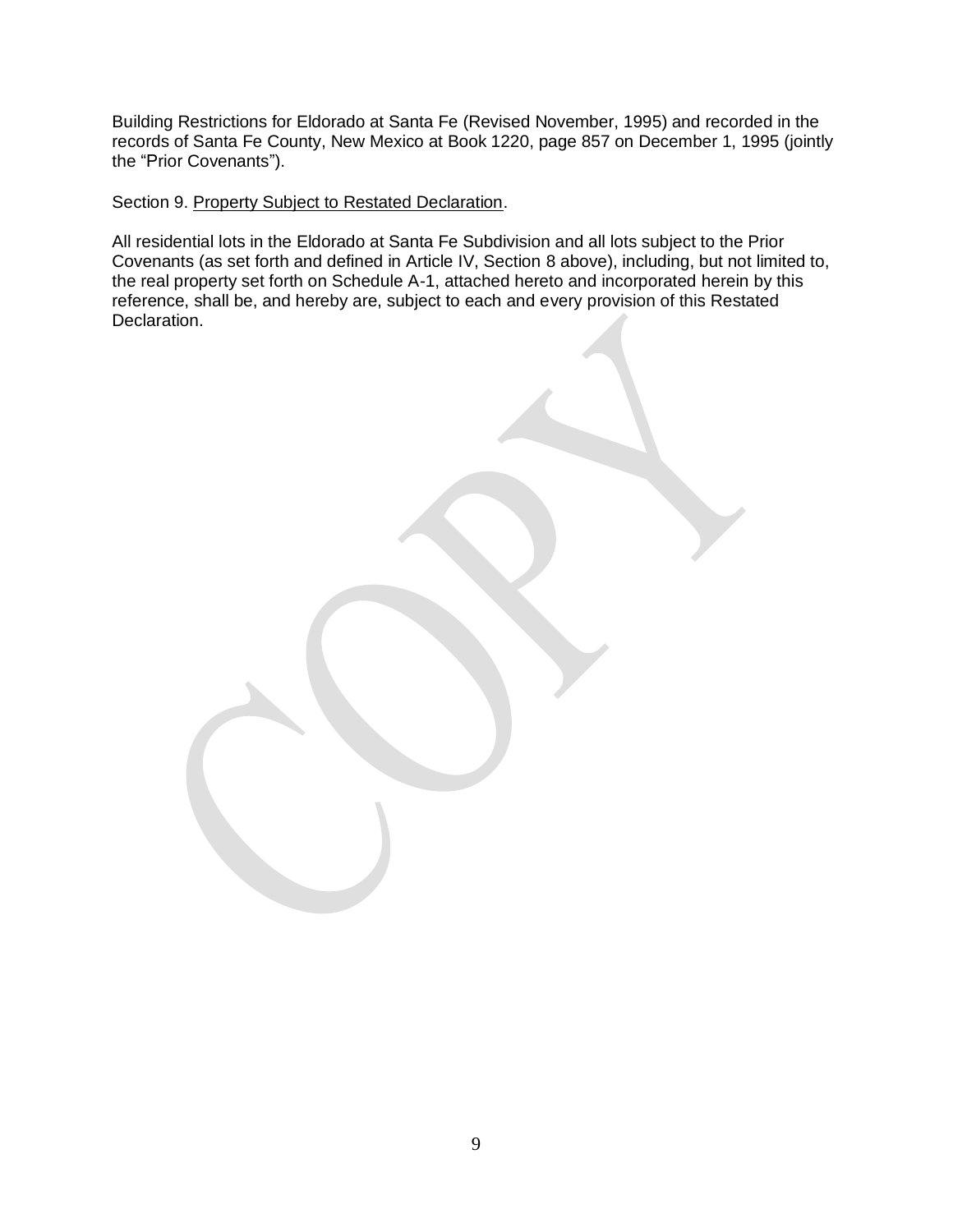## **EXHIBIT A**

Lots One (1) through Thirty (30), Block One (1). Lots One (1) through Forty-Four (44), Block Two (2), Lots One (1) through Eight (8), Block Three (3), Lots One (1) through Twenty (20), Block Four (4). Lots One (1) through Seventeen (17), Block Five (5), Lots One (1) through Twenty-Two (22), Block Six (6), Lots One (1), through Ten (10), Block Seven (7), Lots One (1) through Twenty-Four (24), Block Eight (8), Lots One (1) through Ten (10), Block Nine (9), Lots One (1) through Nine (9), Block Ten (10), and Lots One (1) through Five (5), Block Eleven (11), all inclusive, all in Unit One (1) Eldorado At Santa Fe, as the same are shown and described on the replat of said subdivision filed in the Office of the County Clerk of Santa Fe County, New Mexico on July 10, 1972 in Book 26, Page 30 as Document No. 344,885.

#### AND

Lots One (1) through Seven (7), Block Twelve (12), Lots One (1) through Ten (10), Block Thirteen (13), Lots One (1) through Thirty (30), Block Fourteen (14) Lots One (1) through Twenty-Two (22), Block Fifteen (15), Lots One (1) through Twenty-Two (22), Block Sixteen (16), Lots One (1) through Twenty-Two (22), Block Seventeen (17), Lots One (1) through Thirteen (13), Block Eighteen (18), Lots One (1) through Seventeen (17), Block Nineteen (19), Lots One (1) through Six (6), Block Twenty (20), Lots One (1) through Twenty-Four (24), Block Twenty-One (21), Lots One (1) through Sixteen (16), Block Twenty-Two (22), Lots One (1) through Twenty-Eight (28), Block Twenty-Three (23), Lots One (1) through Nineteen (19), Block Twenty-Four (24), and Lots One (1) through Five (5), Block Twenty-Five (25), all inclusive, all in Unit One (1), Eldorado At Santa Fe, as the same are shown and described on the replat of said subdivision filed in the Office of the County Clerk of Santa Fe County, New Mexico on July 10, 1972 in Book 26, page 31 as Document No. 344,885.

### AND

Lots One (1) through Fourteen (14), Block Twenty-Six (26), Lots One (1) through Four (4), Block Twenty-Seven (27), Lots One (1) through Twenty-Nine (39), Block Twenty-Eight (28), Lots One (1) through Fourteen (14), Block Twenty-Nine (29), Lots One (1) through Twenty-Seven (27), Block Thirty (30), Lots One (1) through Thirteen (13), Block Thirty-One (31), Lots One (1) through Six (6), Block Thirty-Two (32), Lots One (1) through Fifteen (15), Block Thirty-Three (33), Lots One (1) through Seven (7), Block Thirty-four (34), and Lots One (1) through Eleven (11), Block Thirty-Five (35), all inclusive, all in Unit One (1), Eldorado At Santa Fe, as the same are shown and described on the replat of said subdivision filed in the Office of the County Clerk of Santa Fe County, New Mexico on July 10, 1972 in Book 26, Page 32 as Document No. 344,885.

#### AND

Lots One (1) through Seventeen (17), Block Thirty-Six (36), Lots One (1) through Six (6), Block Thirty-Seven (37), Lots One (1) through Twenty (20), Block Thirty-Eight (38), Lots One (1) through Twenty-Four (24), Block Thirty-Nine (39), Lots One (1) through Forty-two (42), Block Forty (40), Lots One (1) through Fifteen (15), Block Forty-One (41), Lots One (1) through Thirteen (13), Block Forty-Two (42), Lots One (1) through Sixteen (16), Block Forty-Three (43), Lots One (1) through Five (5), Block Forty-Four (44), Lots One (1) through Fourteen (14), Block Forty-Five (45), Lots One (1) through Twenty (20), Block Forty-Six (46), Lots One (1) through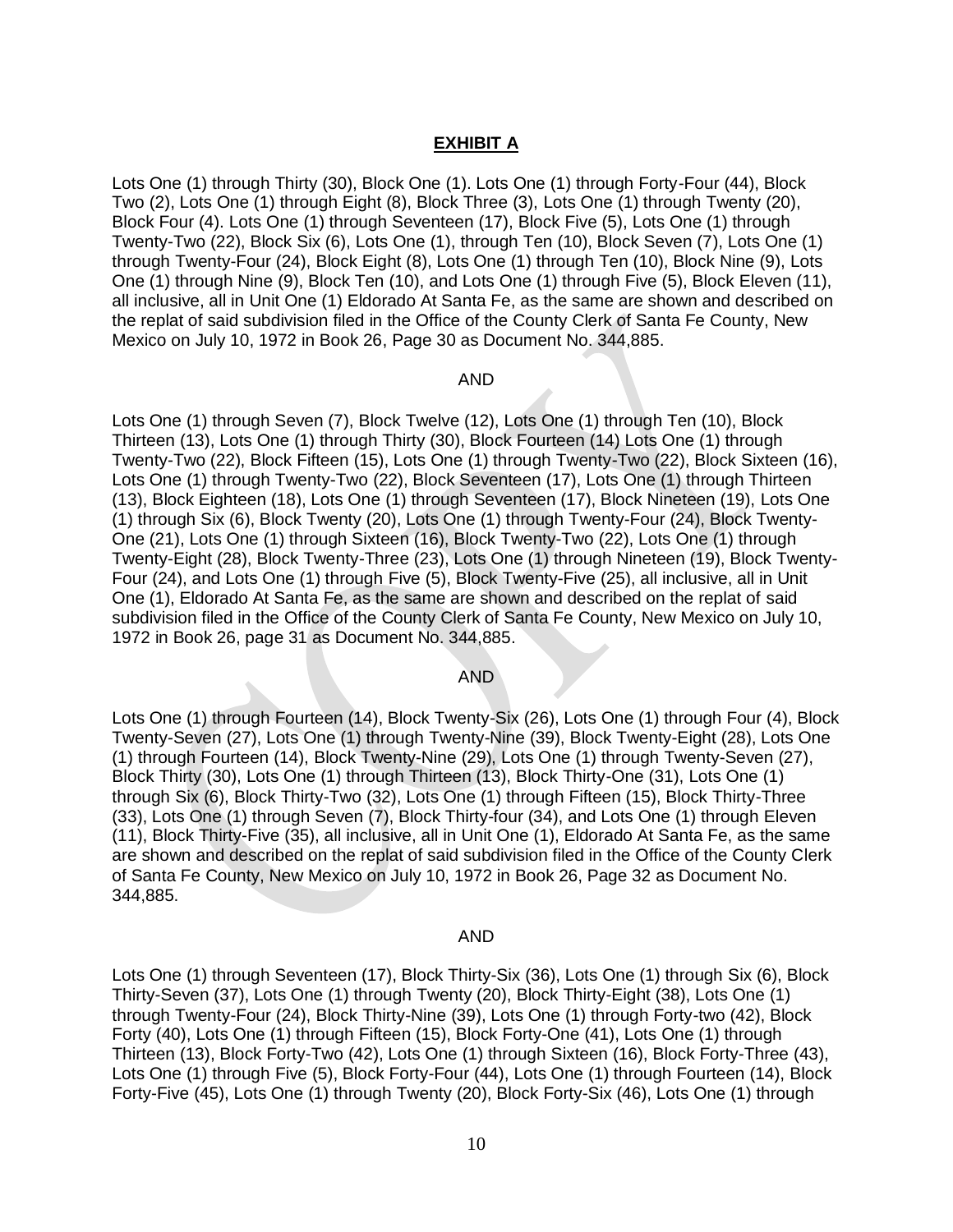Thirty-Eight (38), Block Forty-Seven (47), Lots One (1) through Thirteen (13), Block Forty-Eight (48), and Lots One (1) through Forty-Six (46), Block Forty-Nine (49), all inclusive, all in Unit one (1), Eldorado at Santa Fe, as the same are shown and described on the replat of said subdivision filed in the Office of the County Clerk of Santa Fe County, New Mexico on June 29, 1977 in Book 5, Page 6 as Document No. 404,716.

### AND

Lots One (1) through Eleven (11), Block Fifty-One (51), Lots One (1) through Fourteen (14), Block Fifty-Two (52), Lots One (1) through Seventeen (17), Block Fifty-Three (53), Lots One through Forty-Three (43), Block Fifty-Four (54), Lots One (1) through Twenty-Two (22), Block Fifty-Five (55), and Lots One (1) through Twenty-Two (22), Block Fifty-Six (56), all inclusive, all in Unit One (1), Eldorado At Santa Fe, as the same are shown and described on the replat of said subdivision filed in the Office of the County Clerk of Santa Fe County, New Mexico on June 29, 1977 in Book 5, Page 7 as Document No. 404,717.

## AND

Lots One (1) through Three (3), Block Fifty-Seven (57), Lots One (1) through Seven (7), Block Fifty-Eight (58), Lots One (1) through Fifty-Three (53), Block Fifty-Nine (59), Lots One (1) through Thirty-One (31), Block Sixty (60), Lots One (1) through Ten (10), Block Sixty-One (61), Lots One (1) through Eleven (11), Block Sixty Two (62), Lots One (1) through Twelve (12), Block Sixty-Three (63), Lots One (1) through Nine (9), Block Sixty-Four (64), Lots One (1) through Twenty-Eight (28), Block Sixty-Five (65), and Lots One (1) through Twenty (20), Block Sixty-Six (66), all inclusive, all in Unit One (1), Eldorado At Santa Fe, as the same are shown and described on the replat of said subdivision filed in the Office of the County Clerk of Santa Fe County, New Mexico on June 29, 1977 in Book 5, Page 8 as Document No. 404,718.

### AND

Lots One (1) through Five (5), Block One (1), Lots One (1) through Seven (7), Block Two (2), Lots One (1) through Four (4), Block Three (3), Lots One (1) through Six (6), Block Four (4), Lots One (1) through Thirty-Two (32), Block Five (5), Lots One (1) through Twenty-One (21), Block Six (6), Lots One (1) through Six (6), Block Seven (7), Lots One (1) through Three (3), Block Eight (8), Lots One (1) through Ten (10), Block Nine (9), and lots One (1) through Fifteen (15), Block Ten (10), all inclusive, all in Unit Two (2), Eldorado At Santa Fe, as the same are shown and described on the replat of said subdivision filed in the Office of the County Clerk of Santa Fe County, New Mexico on July 10, 1972 in Book 26, Page 33 as Document No. 344,885.

#### AND

Lots One (1) through Five (5), Block Eleven (11), Lots One (1) through Five (5), Block Twelve (12), Lots One (1) through Thirteen (13), Block Thirteen (13), Lots One (1) through Twenty-Three (23), Block Fourteen (14), Lots One (1) through Thirty (30), Block Fifteen (15), Lots One (1) through Twenty-Six (26), Block Sixteen (16), Lots One (1) through Twenty (20), Block Seventeen (17), Lots One (1) through Forty-Three (43), Block Eighteen (18), Lots One (1) through Sixteen (16), Block Nineteen (19), Lots One (1) through Eighteen (18), Block Twenty (20), and Lots One (1) through Fifteen (15), Block Twenty-One (21), all inclusive, all in Unit Two (2), Eldorado At Santa Fe, as shown and described on the replat of said subdivision filed in the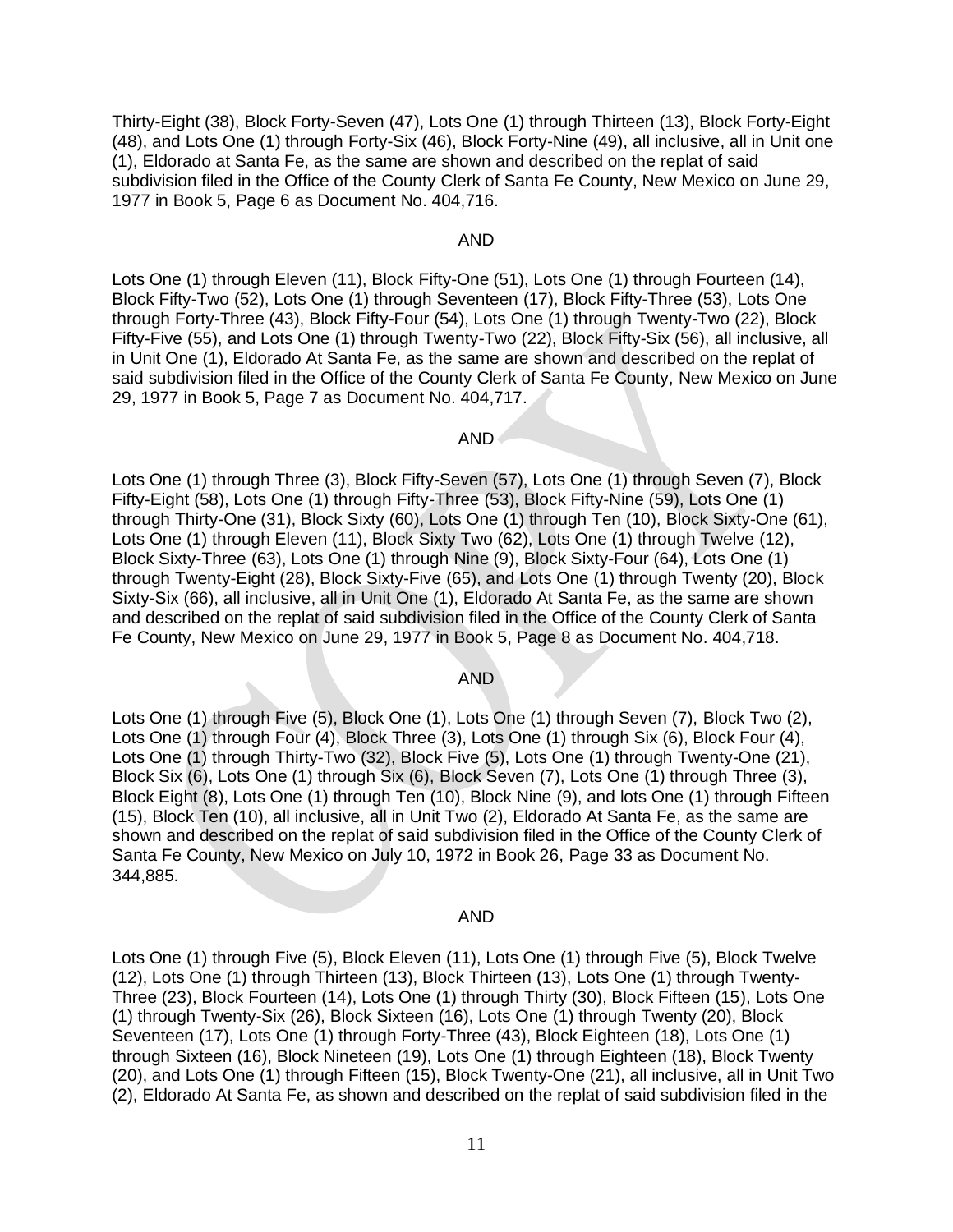Office of the County Clerk of Santa Fe County, New Mexico on June 29, 1977, in Book 5, Page 9 as Document No. 404,719.

#### AND

Lots Sixteen (16) through Fifty-Four (54), Block Twenty-One (21), Lots One (1) through Twenty-Three (23), in Block Twenty-Two (22), Lots One (1) through Twenty-Six (26), Block Twenty-Three (23), Lots One (1) through Sixteen (16), Block Twenty-Four (24), Lots One (1) through Eight (8), Block Twenty-five (25), Lots One (1) through Eleven (11), Block Twenty-Six (26), Lots One (1) through Eleven (11), Block Twenty-Seven (27), Lots One (1) through Fifteen (15), Block Twenty-Eight (28), Lots One (1) through Eight (8), Block Twenty-Nine (29), Lots One (1) through Eight (8), Block Thirty (30), Lots One (1) through Eight (8), Block Thirty-One (31), and Lots One (1) through Seven (7), Block Thirty-Two (32), all inclusive, all in Unit Two (2), Eldorado at Santa Fe, as shown and described on the replat of said subdivision filed in the Office of the County Clerk of Santa Fe County, New Mexico on June 29, 1977, in Book 5, Page 10 as Document No. 404,720.

#### AND

Lots One (1) through Sixteen (16), Block One (1), Lots One (1) through Forty-Six (46), Block Two (2), Lots One (1) through Five (5), Block Three (3), Lots One (1) through Five (5), Block Four, Lots One (1) through Thirty-one (31), Block Five (5), Lots One (1) through Twelve (12), Block Six (6), Lots (1) through Twerty-Five (25), Block Seven (7), Lots One (1) through Twenty-Eight (28), block Eight (8), Lots One (1) through Fourteen (14), Block Nine (9), and Lots One (1) through Eighteen (18), Block Ten (10), all inclusive, all in Unit Three (3), Eldorado at Santa Fe, as shown and described on the replat of said subdivision filed in the Office of the County Clerk of Santa Fe County, New Mexico on July 22, 1974, in Book 5, Pages 1-4 as Document No. 366,746.

#### AND

Lots One (1) through Six (6), Block Eleven (11), Lots One (1) through Eighteen (18), Block Twelve (12), Lots One (1) through Thirty-Five (35), Block Thirteen (13), Lots One (1) through Thirty-Eight (38), Block Fourteen (14), Lots One (1) through Sixteen (16), Block Fifteen (15), and Lots One (1) through Thirty-Nine (39), Block Sixteen (16), all inclusive, all in Unit Three (3), Eldorado At Santa Fe, as shown and described on the replat of said subdivision filed in the Office of the County Clerk of Santa Fe County, New Mexico on July 22, 1974 in Book 5, Pages 1-4, in Document No. 366,746.

#### AND

Lots One (1) through Thirty-One (31), Block Seventeen (17), inclusive, all in Unit Three (3), Eldorado At Santa Fe, as shown and described on the replat of said subdivision filed in the Office of the County Clerk of Santa Fe County, New Mexico on September 6, 1979, in Book 71, Page 25 as Document No. 445,530.

#### AND

Lots One (1) through Thirty-Three (33), Block Eighteen (18), Lots One (1) through Eight (8), Block Nineteen (19), Lots One (1) through Nine (9), Block Twenty (20), Lots One (1) through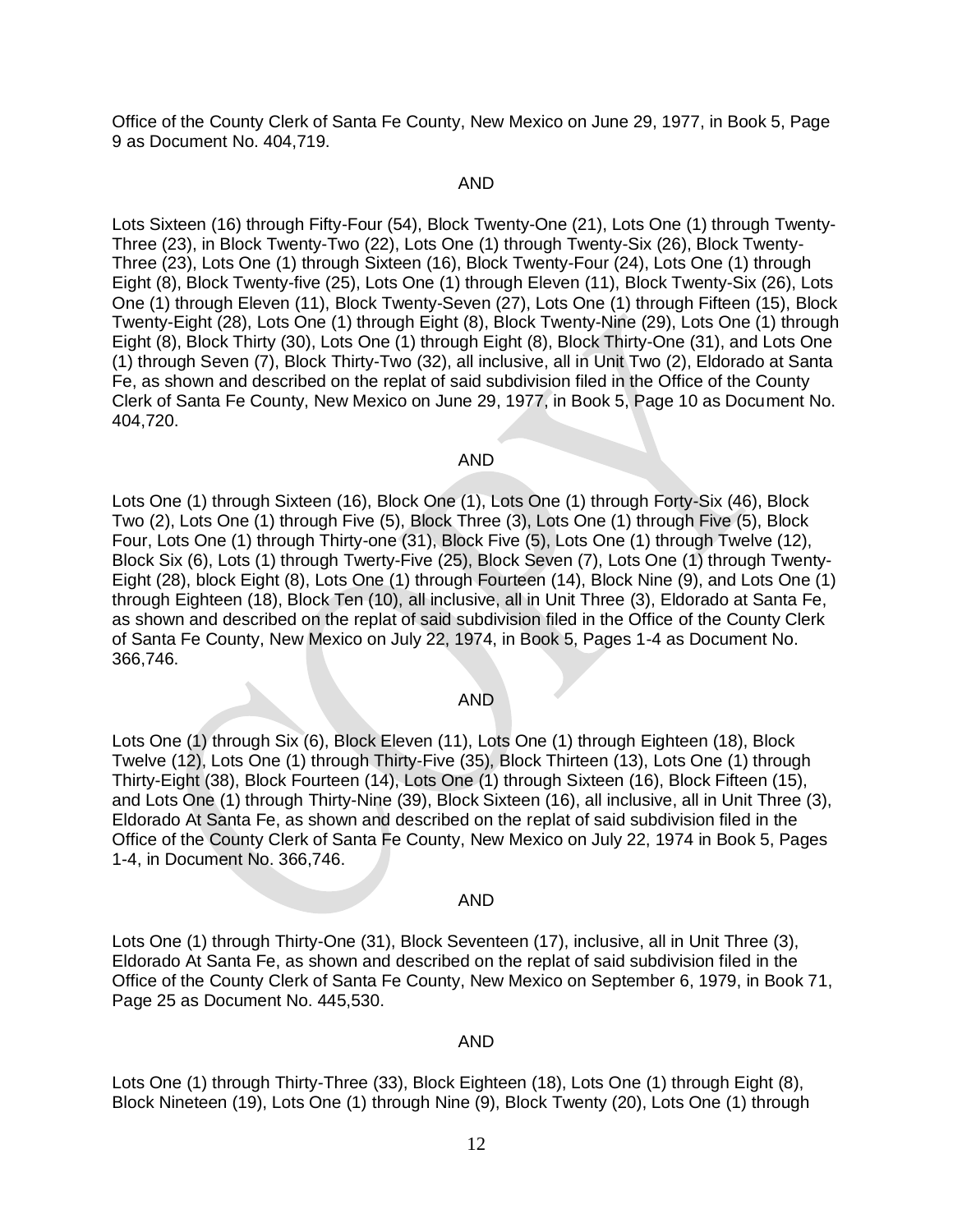Sixteen (16), Block Twenty-One (21), Lots One (1) through Forty-One (41), Block Twenty-Two (22), Lots One (1) through Fourteen (14), Block Twenty-Three (23), Lots One (1) through Twenty-Three (23), Block Twenty-Four (24), Lots One (1) through Twenty-Nine (29), Block Twenty-five (25), Lots One (1) through Twenty-Five (25), Block Twenty-Six (26), Lots One (1) through Fourteen (14), Block Twenty-Seven (27), Lots One (1) through Nine (9), Block Twenty-Eight (28), and Lots One (1) through Nineteen (19), Block Twenty-Nine (29), all inclusive, all in Unit Three (3), Eldorado At Santa Fe, as shown and described on the replat of said subdivision filed in the Offices of the County Clerk of Santa Fe County, New Mexico on July 10, 1972 in Book 26, Page 34 as Document No. 344,885.

#### AND

Lots One (1) through Seven (7), Block Thirty (30), Lots One (1) through Twenty-One (21), Block Thirty-one (31), Lots One (1) through Nine (9), Block Thirty-Two (32), Lots One (1) through Four (4), Block Thirty-Three (33), Lots One (1) through Eighteen (18), Block Thirty-Four (34), Lots One (1) through Eighteen (18), Block Thirty-Five (35), Lots One (1) through Nine (9), Block Thirty-Six (36), Lots One (1) through Eight (8), Block Thirty-Seven (37), and Lots One (1) through Thirty-Two (32), Block Thirty-Eight (38), all inclusive, all in Unit Three (3), Eldorado At Santa Fe, as shown and described on the replat of said subdivision filed in the Office of the County Clerk of Santa Fe County, New Mexico on June 29, 1977 in Book 5, Page 12 as Document No. 404,722.

#### AND

Lots One (1) through Six (6), Block Thirty-Nine (39), Lots One (1) through Thirteen (13), Block Forty (40), Lots One (1) through Twenty-One (21), Block Forty-One (41), Lots One (1) through Nine (9), Block Forty-Two (42), Lots One (1) through Thirteen (13), Block Forty-Three (43), Lots One (1) through Twenty (20), Block Forty-Four (44), Lots One (1) through Twelve (12), Block Forty-Five (45), Lots One (1) through Seventeen (17), Block Forty-six (46), Lots One (1) through Twenty-One (21), Block Forty-Seven (47), Lots One (1) through Twenty-Two (22), Block Forty-Eight (48), Lots One (1) through Ten (10), Block Forty-Nine (49), Lots One (1) through Thirteen (13), Block Fifty (50), Lots One (1) through Twenty (20), Block Fifty-One (51), all inclusive, all in unit Three (3), Eldorado At Santa Fe, as shown and described on the replat of said subdivision filed in the Office of the County Clerk of Santa Fe County, New Mexico on June 29, 1977 in Book 5, Page 13 as Document No. 404,723.

#### AND

Lots One (1) through Fourteen (14), Block Fifty-Two (52), Lots One (1) through Forty-Five (45), Block Fifty-Three (53), Lots One (1) through Seventeen (17), Block Fifty-Four (54), Lots One (1) through Eleven (11), Block Fifty-Five (55), Lots One (1) through Four (4), Block Fifty-Six (56), Lots one (1) and Two (2), Block Fifty-Seven (57), Lots One (1) through Ten (10), Block Fifty-Eight (58), Lots One (1) through Twenty-Two (22), Block Fifty-Nine (59), and Lots One (1) through Ten (10), Block Sixty (60), all inclusive, all in Unit Three (3), Eldorado At Santa Fe, as shown and described on the replat of said subdivision filed in the Office of the County Clerk of Santa Fe County, New Mexico on July 22, 1974 in Book 5, Pages 1-4 as Document No. 366,746.